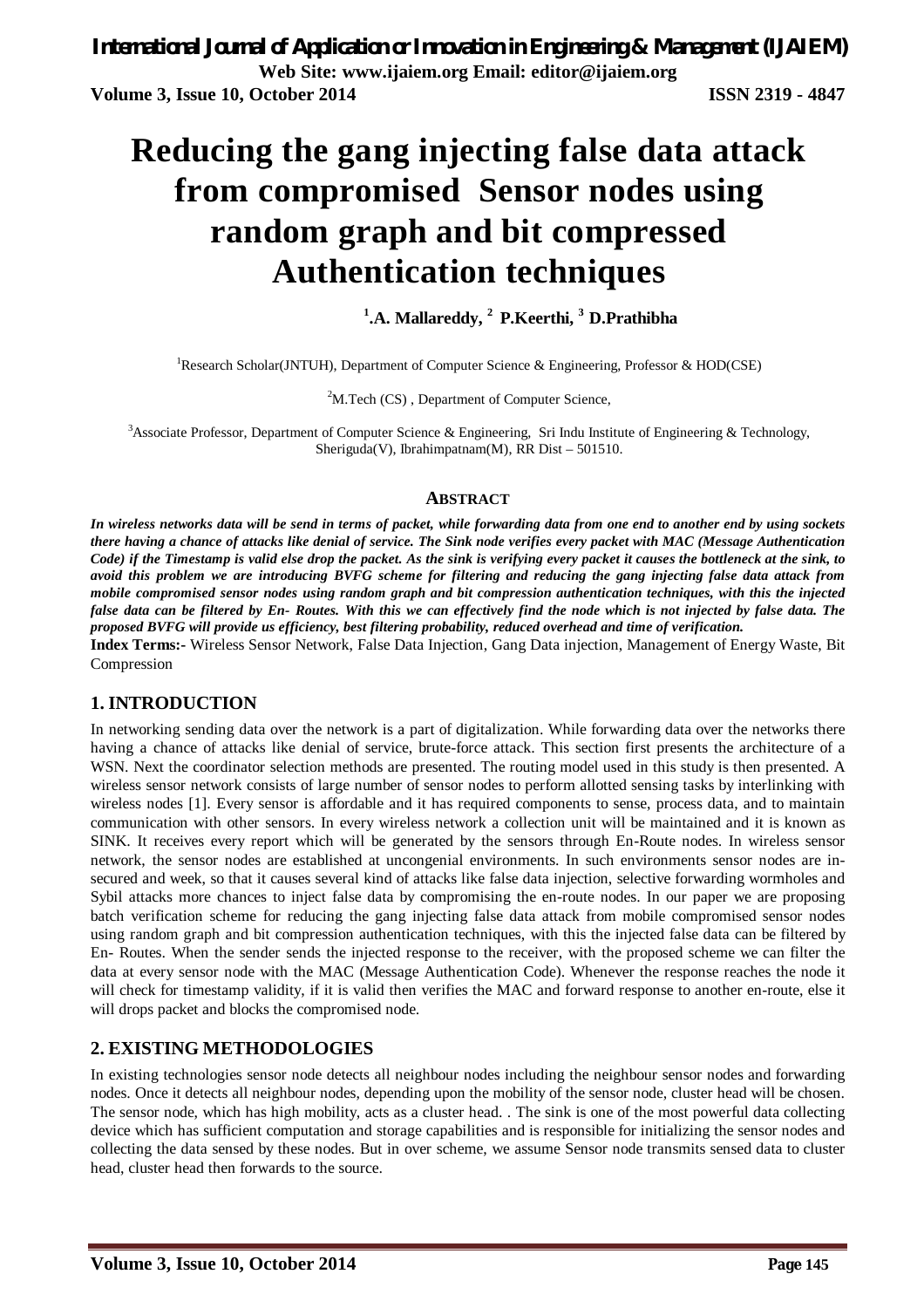# *International Journal of Application or Innovation in Engineering & Management (IJAIEM)* **Web Site: www.ijaiem.org Email: editor@ijaiem.org**

**Volume 3, Issue 10, October 2014 ISSN 2319 - 4847**



## **3. PROPOSED SYSTEM**

The filtering probability at each en-routing node is relatively low. Besides, SEF does not consider the possibility of enrouting nodes' compromise, which is also crucial to the false data filtering.

## **A. Hop-by-hop authentication (IHA)**

Zhu et al. presented an interleaved hop-by-hop authentication (IHA) scheme for filtering of injected false data. In IHA, each node is associated with two other nodes along the path, 1.Lower association node, and 2.Upper association node. An en-routing node can forward the received report if it is successfully verified by its lower association node. To reduce the size of the report, the scheme compresses individual MACs. The security of the scheme is mainly contingent upon the creation of associations in the association discovery phase. Once the creation fails, the security cannot be guaranteed. The symmetric keys from a key pool which allows the compromised nodes to misuse these keys to generate false reports.

#### **B. Location-Based Resilient Secrecy (LBRS)**

Yang et al. proposed Location-Based Resilient Secrecy (LBRS), which adopts location key binding mechanism to reduce the damage caused by node compromise, and further mitigate the false data generation in wireless sensor networks. To achieve en-routing filtering, authentication overheads are required additional 20 bytes.

#### **C. Location-aware end-to-end data security design (LEDS)**

Location-aware end-to-end data security design (LEDS) Ren et al. propose more efficient location-aware end-to-end data security design (LEDS) to provide end-to-end security guarantee including efficient en-routing false data filtering capability and high-level assurance on data availability. To achieve en-routing filtering, additionally 20 bytes authentication overheads are required. It assumes that all the nodes can determine their locations and generate locationbased keys in a short secure time slot.

#### **D. Public key based solution.**

Zhang et al. provide a public key based solution to the same problem. Especially, they propose the notion of locationbased keys by binding private keys of individual nodes to both their IDs and geographic locations and a suite of location-based Compromise-tolerant security mechanisms.

#### **E. Bit-compressed authentication technology**

Bit-compressed authentication technology can achieve bandwidth-efficiency. Canetti et al. use one-bit authentication to achieve multicast security.

Diagram: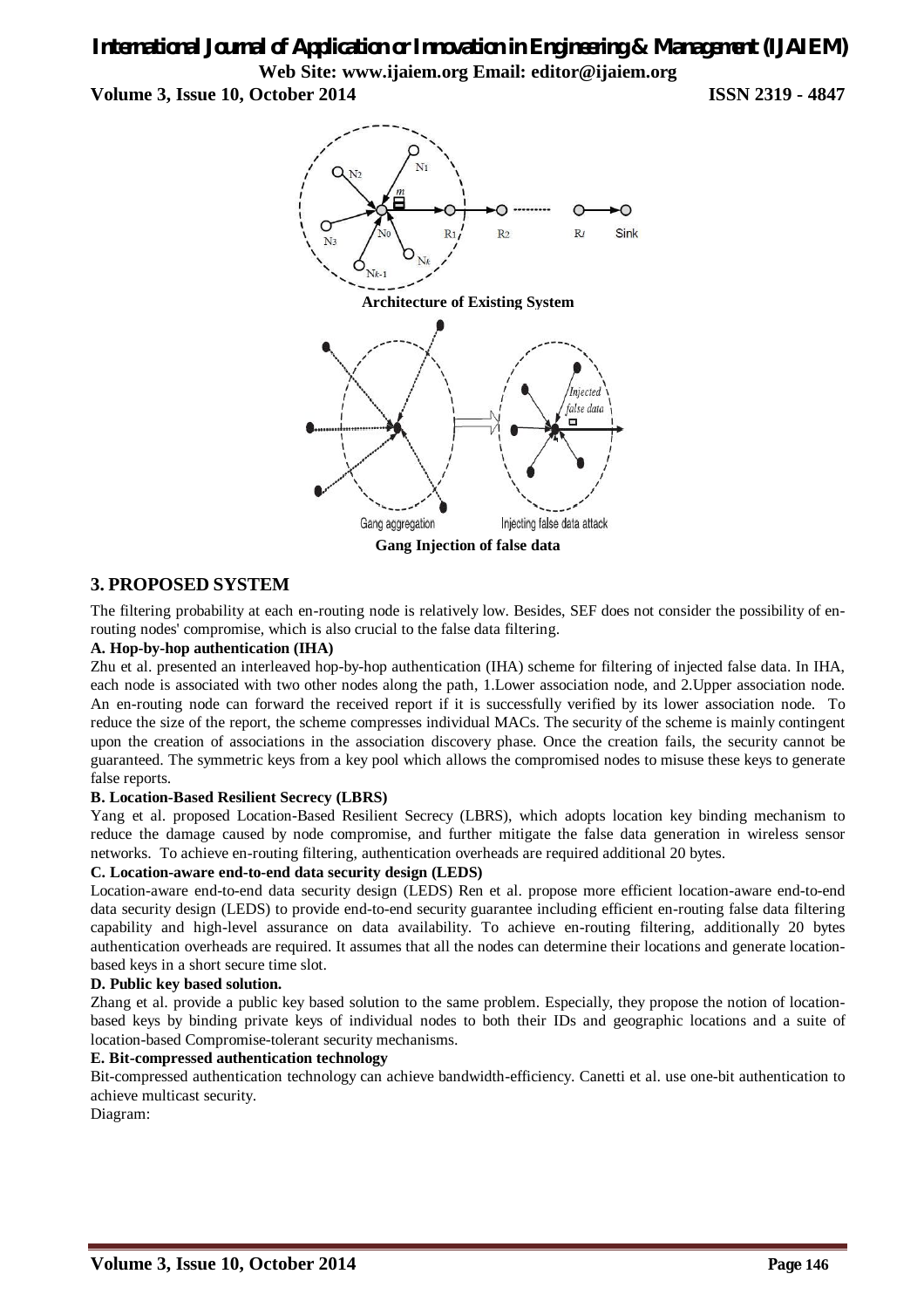# *International Journal of Application or Innovation in Engineering & Management (IJAIEM)* **Web Site: www.ijaiem.org Email: editor@ijaiem.org**

**Volume 3, Issue 10, October 2014 ISSN 2319 - 4847**





## **4. MODULE DESCRIPTION**

#### **A. Sensor Node Initialization:**

The sink deploys these initialized sensor nodes at a Certain Interest Region (CIR) in various ways, such as by air or by land. It is assumed that all sensor nodes are uniformly distributed in CIR after deployment. When these sensor nodes are not occupied by the reporting task, they cooperatively Establish or adjust their routing to the sink either a shortest path or a path adapted to some resource constrains with some existing routing protocol. Note that, the established routing path can accelerate the reporting. Once an event occurs, a report can be immediately relayed along the established routing path.

## **Steps of Module Description**

**Step: 1** Create a Base station in cluster 1.

**Step: 2** create two forwarding nodes in Cluster 1 and cluster 2.

**Step: 3** create two sensor nodes in cluster 1.

**Step: 4** Base station, Forwarding node and sensor Nodes will have a unique identity Let sensor Nodes N= {N0, N1, N2...}.

**Step: 5** establish a key pool containing various random generated key values.

**Step: 6** initialize each sensor node with a key

value from the key pool.

## **B. Routing establishment**

In the proposed model, base station, forwarding node and sensor nodes has been designed. Base station receives message from sensor node. While establishing sensor node, the system identifies the cluster head, which is also one of the sensor node. Sensor node always sends data via cluster head, then to forwarding node and then to base station. For this sensor node and forwarding nodes must establish their neighbour nodes automatically.

#### **C. Sensed results reporting**

When a sensor node generates a report m after being triggered by a special event, e.g., a temperature change or in response to a query from the sink, it will send the report to the sink via an established routing. Assume that, the sensor (source) node NO has sensed some data m and is ready to report m to the sink via the routing path R N0:  ${RI - R2 \dots}$ R - Sink}. The source node NO gains the current timestamp T, chooses k neighbouring nodes N N0: {N1, N 2, ..., N k} and sends the event m.

## **D. CNR Based MAC Generation**

To filter the false data injected by compromised sensor nodes, the E-BCA scheme adopts cooperative neighbour router (CNR)-based filtering mechanism. In the CNR-based mechanism, when a source node NO is ready to send a report m to the sink via an established routing path RNO: {Rl - R2 . . . Rl- Sink}, it first resorts to its k neighbouring nodes NNO :{N1,N2, . . .,Nk} to cooperatively authenticate the report m, and then sends the report m and the authentication information MAC from NO to the sink via routing RNO, where the sink initializes all sensor nodes, then each sensor node shares it.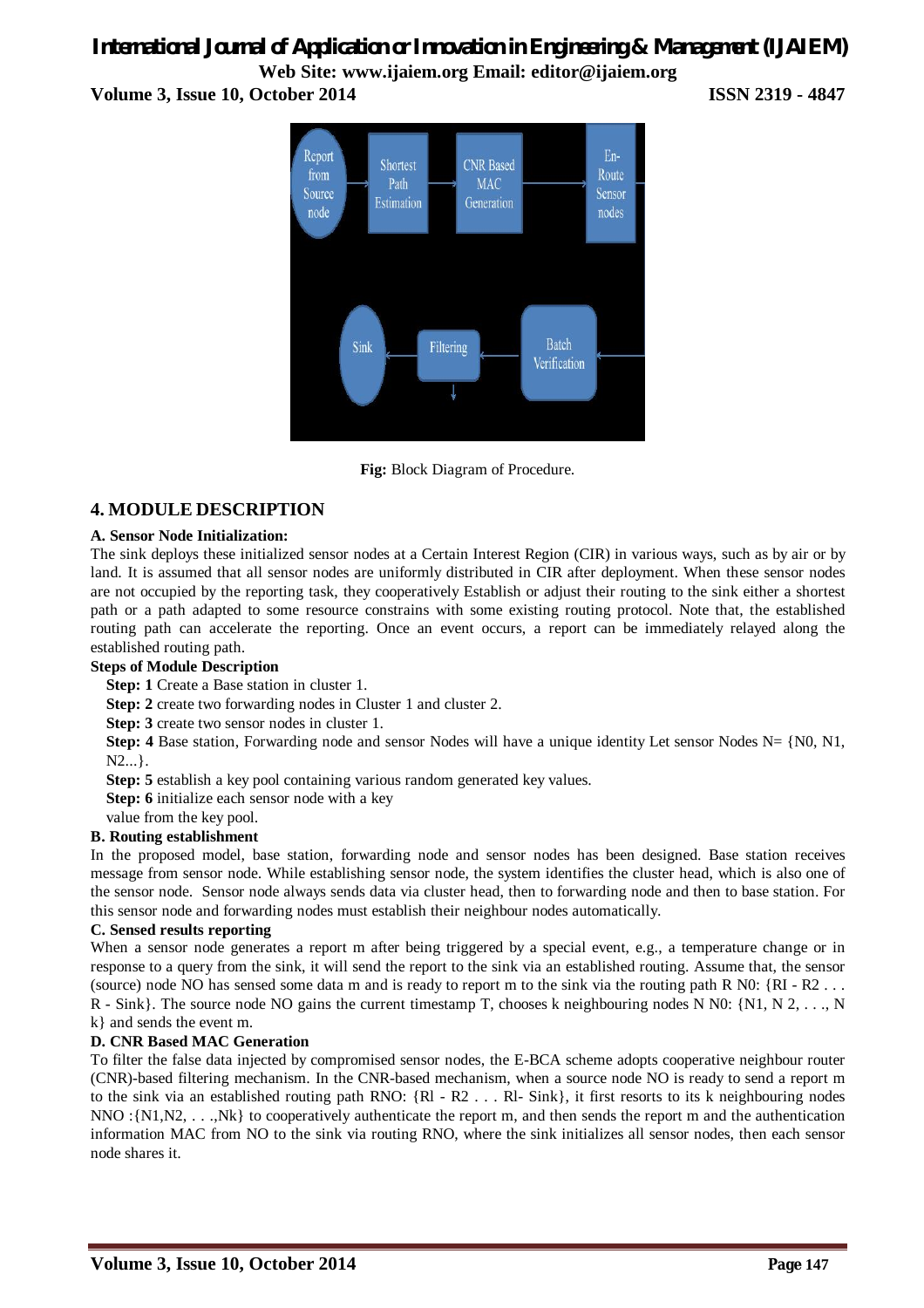# *International Journal of Application or Innovation in Engineering & Management (IJAIEM)* **Web Site: www.ijaiem.org Email: editor@ijaiem.org Volume 3, Issue 10, October 2014 ISSN 2319 - 4847**

## **5. EXPERIMENTAL RESULTS**

Filtering the false injected data is the main problem in wireless sensor network. The E-BCA scheme is used to filter the false data by verifying the unique MAC of every node. We consider the implementation of a Base Station, two Forwarding Nodes and two Sensor Nodes. Base Station is created in cluster l and the Certain Interest Region (CIR) value is 1. First Forwarding node in cluster l and region value is 100. Second forwarding node in cluster2 and region value is 70. Similarly, two sensor node in cluster l. Mobility value of sensor node is read by percentage value. The node, which is having high percentage, is considered to be the cluster head. Each sensor node acquires a key pair value form keys, properties file and data for forwarding is taken from sensor properties file. We design attackers in two forms, one is for giving wrong time value and another is for giving wrong key input. Sensor node first forwards the data to cluster head. Cluster head forwards to forwarding node. The filtering of false data is carried out in forwarding node. Once the forwarding node gets data from cluster head, it checks the received data, which contains a message, key pair, MAC key and timestamp. There are two conditions are checked as attacker. One is when the forwarded data contain old timestamp it is considered to be false data attack. Another one is, when the forwarded sensor node's key is not matched with key pool value, and then it considered as the attacker. As the detection of attacker is identified in the earlier stages, that is, it is identified in the forwarding node itself and not in the base station, thus our application considered to be bandwidth efficient.



**Batch Verification with En-route filtering**

## **6. CONCLUSION**

In this paper, we have proposed a novel E-BCA scheme for filtering the injected false data. By theoretical analysis and simulation evaluation, the E-BCA scheme has been demonstrated to achieve not only high filtering probability but also high Reliability and multi reports on time out basis and key management basis and it easily find out the gang injection false data attack. Due to the simplicity and effectiveness, the E- BCA scheme could be applied to other fast and distributed authentication scenarios, e.g., the efficient authentication in wireless mesh network.

## **7. FUTURE ENHANCEMENTS.**

In Future work it may be investigate how to prevent/mitigate the gang injecting false data attack from mobile compromised sensor nodes. Consider the scenario, when the wireless sensor node moves from one location to another location, it is difficult to identify the false data injection through this proposed mechanism.

## **REFERENCES**

- [1] R.Szewczky, A. Mainwaring, J. Anderson, and D. Culler, "An Analysis of a Large Scale Habit Monitoring Application," Proc. Second ACM Int'l Conf. Embedded Networked Sensor Systems (Sensys '04), 2004.
- [2] L.Eschenauer and V.D. Gligor, "A Key-Management Scheme for Distributed Sensor Networks," Proc. Ninth ACM Conf. Computer and Comm. Security (CCS '02), 2002.
- [3] R. Lu, X. Lin, C. Zhang, H. Zhu, P. Ho, and X. Shen, "AICN: An Efficient Algorithm to Identify Compromised Nodes in Wireless Sensor Network," Proc. IEEE Int'l Conf. Comm. (ICC '08), May 2008.
- [4] X. Lin, R. Lu, and X. Shen, "MDPA: Multidimensional Privacy- Preserving Aggregation Scheme for Wireless Sensor Networks," Wireless Comm. and Mobile Computing, vol. 10, pp. 843-856, 2010.
- [5] X. Lin, "CAT: Building Couples to Early Detect Node Compromise Attack in Wireless Sensor Networks," Proc. IEEE GLOBECOM '09, Nov.-Dec. 2009.